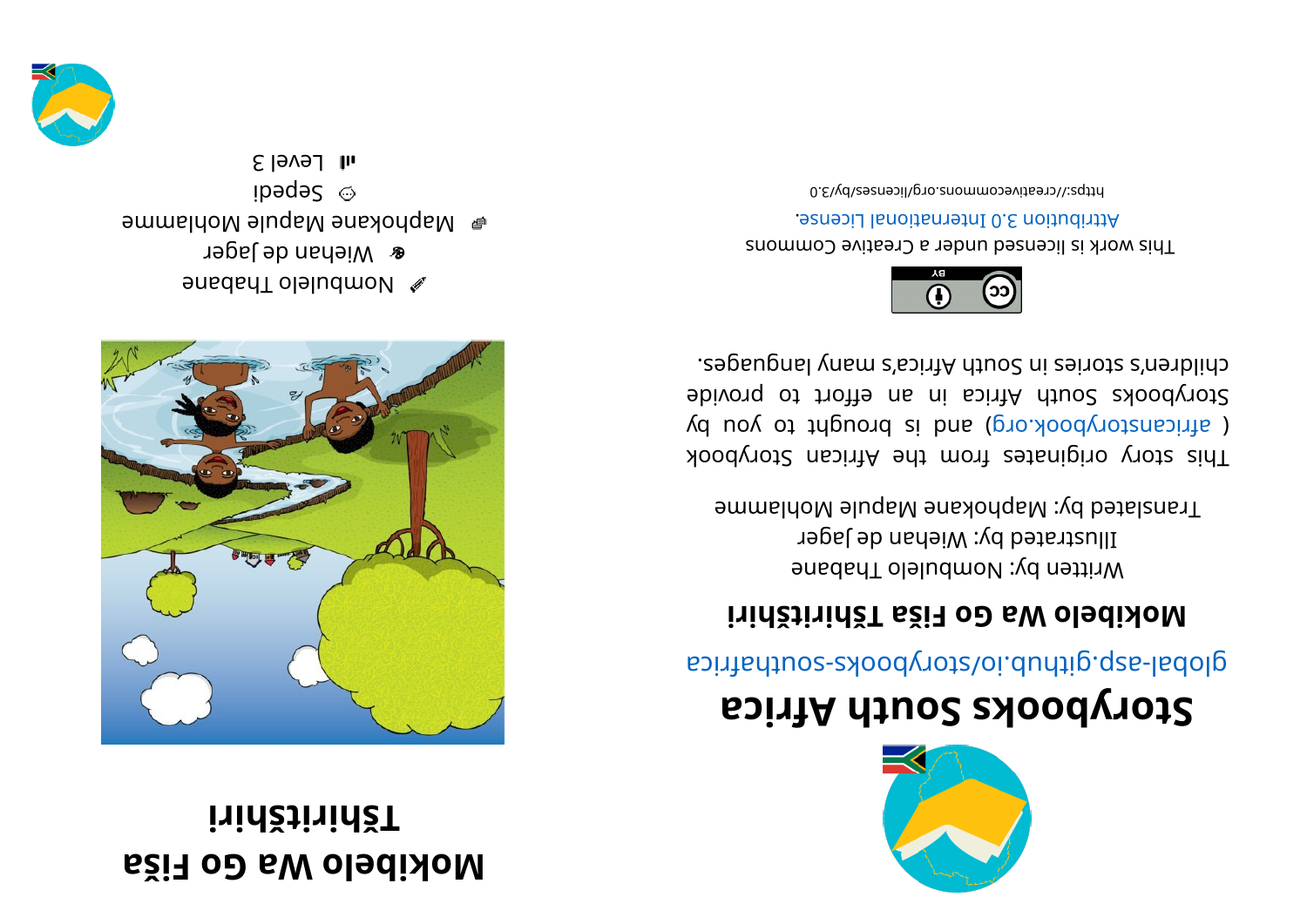

E be e le ka kgwedi ya Manthole, e le Mokibelo e bile letšatši le fiša ka kudu. "Bontle, Mpho le Lerato, sepelang le ye go raloka!" gwa realo Mma go rena. "Ga ke le nyake kgaufsi le nna."



Re boetše gae re apere marokgokgwana a ka fase fela, re thothomela. Re be re sa thothomedišwe ke go kwa phefonyana fela. "Ke. Ke ke dikgomo, " re bolela ka sello. "Dikgomo di jele diaparo tša rena." O gopola go re Mma o ile a re kgolwa? Ka pelanyana maragonyana a rena a be a le boruthu. Eupša borutho bjo e be e se bja letšatši.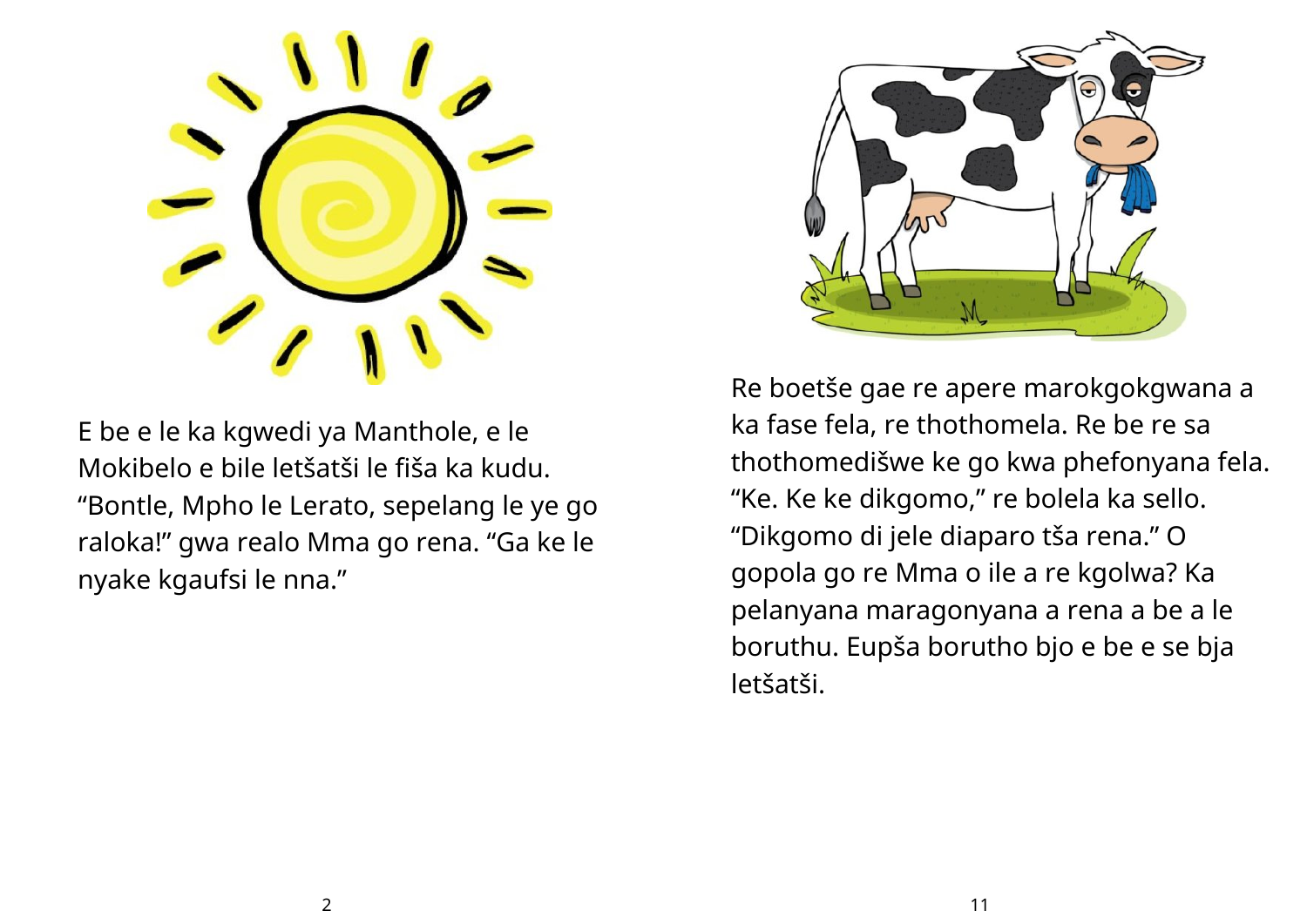

malethekana wa ka!" gwa goelela Bontle. be sopla selo se potala bja legodimo. "Ke Ra lebelela kgomo ye nngwe gape. Yona e

ka fase ga mehlare kgaufsi le noka. raloka dibeke go a lapiša, le ge o ka ralokela morithing kgaufsi le meetse." Eupša go rutha," gwa araba Lerato. "Re tla raloka mo nokeng," gwa realo Bontle. "Re ka se ka ra a re botša gore re se ka ra rutha ka li o smM sžqu∃" ".elibot og spolt og pneslon yeng nokeng," gwa realo Lerato. "Kua 91 A" . Emitix 91 pnoxlawgn sx swžt sn 9li 9R



 $0<sub>l</sub>$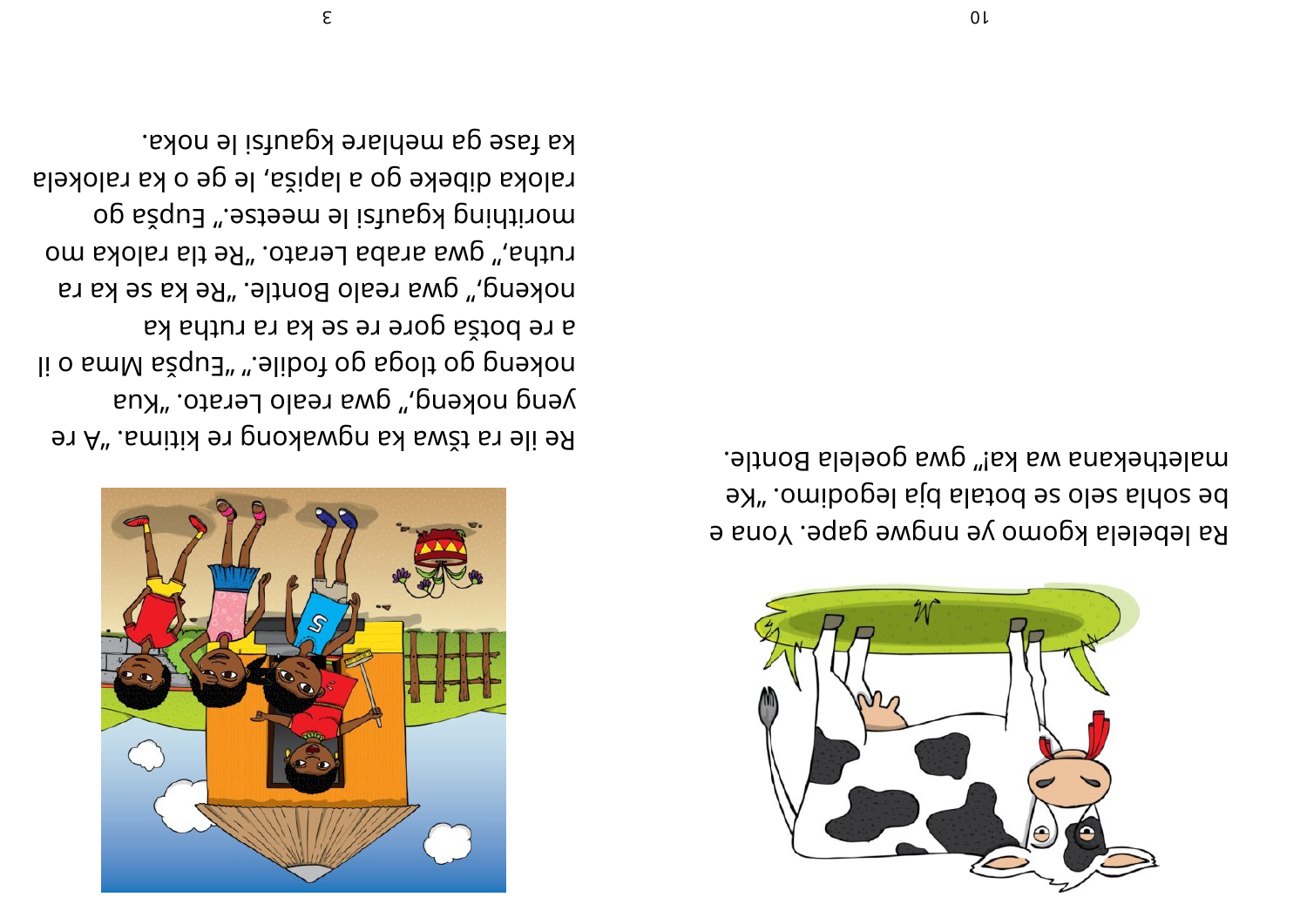

La mathomo re ile ra ntšha dieta tša rena. Eupša re be re sa hwa ke phišo. Gomme ra apola dihempe le dikhete tša rena. Le ge go le bjalo re e swa ke phišo.



Go be go na le dikgomo kgaufsi le noka, di iphsina ka bjang bjo monate. Bontle o ile a lebelela godimo. "Lebelela kgomo yela! Ke eng seo se le go ka gare ga molomo wa yona?" "E ja letšoba le le khibidu, " gwa realo Lerato. "Ga se letšoba le le khibidu, " gwa goelela Mpho. "Ke hempe ya gago."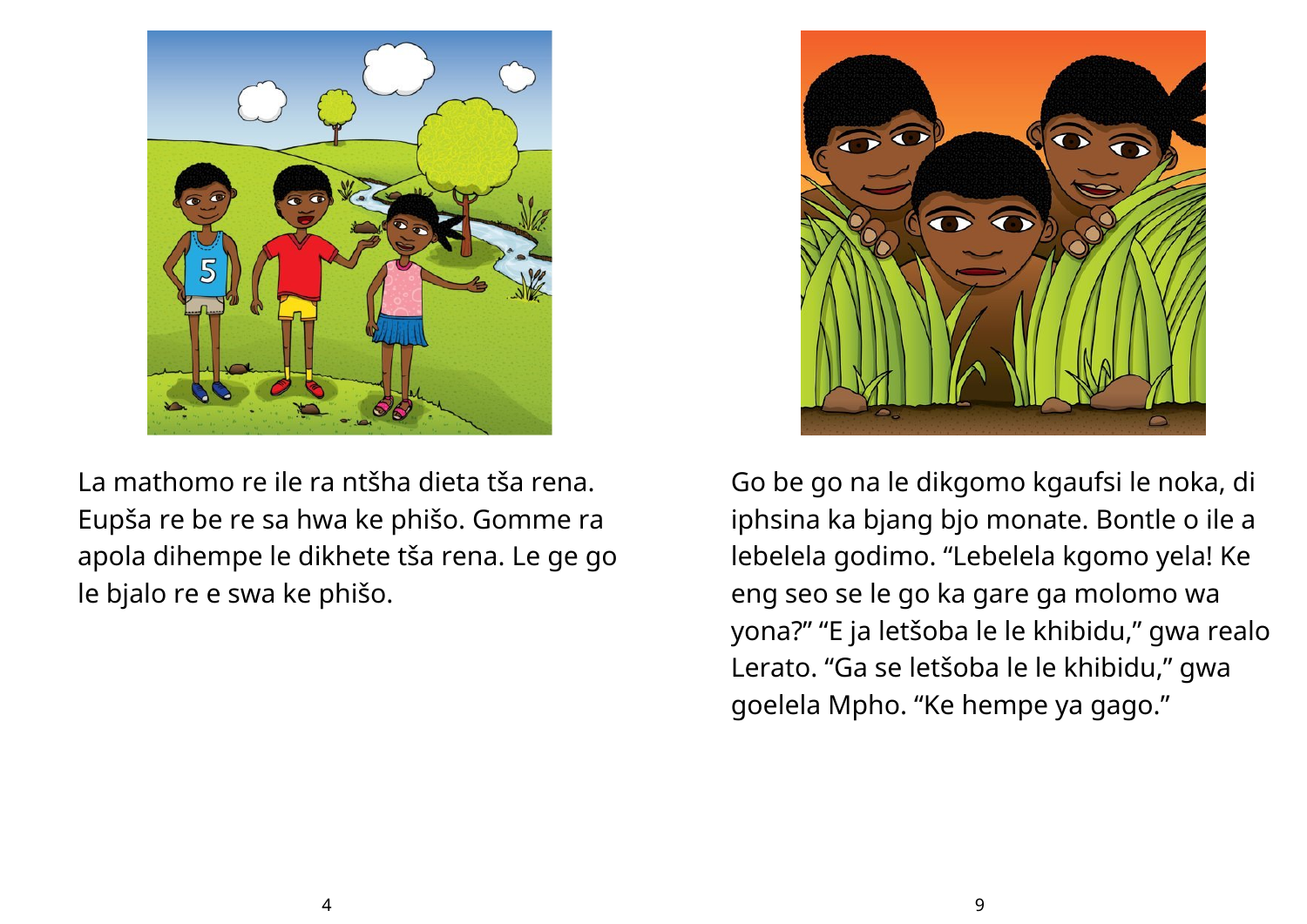

Re ile ra di lebelela ka fase ga mehlare. Ra lebelela ka sethokgweng. Re di nyakile goy<sub>l</sub>e<sup>.</sup>

Re ile ra tsenya maoto a rena ka meetseng go re a fole. Ra thoma go gašana ka meetse. Ka pelanyana re be šetše re thapile . esteen als aparts elects en la passa



8